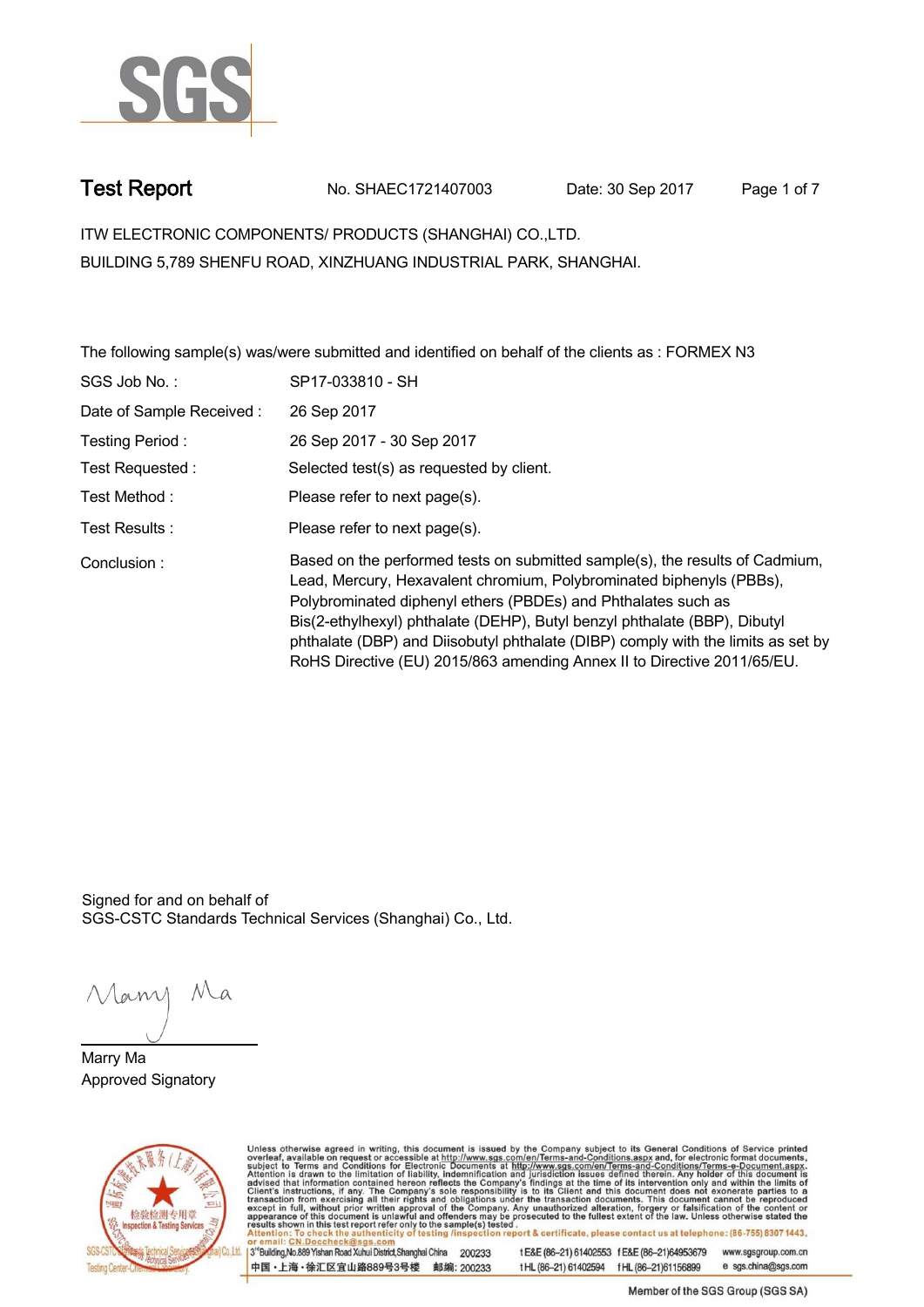

**Test Report. No. SHAEC1721407003 Date: 30 Sep 2017. Page 2 of 7.**

**Test Results :.**

**Test Part Description : .**

| Specimen No.    | SGS Sample ID    | <b>Description</b>       |  |
|-----------------|------------------|--------------------------|--|
| SN <sub>1</sub> | SHA17-214070.001 | <b>Black solid sheet</b> |  |

- **Remarks :.(1) 1 mg/kg = 1 ppm = 0.0001% .**
	- **(2) MDL = Method Detection Limit .**
	- **(3) ND = Not Detected ( < MDL ) .**
	- **(4) "-" = Not Regulated .**

### **RoHS Directive (EU) 2015/863 amending Annex II to Directive 2011/65/EU.**

**Test Method :. With reference to IEC 62321-4:2013, IEC62321-5:2013, IEC62321-7-2:2017 , IEC 62321-6:2015 and IEC62321-8:2017, analyzed by ICP-OES , UV-Vis and GC-MS . .**

| <u>Test Item(s)</u>          | <u>Limit</u>             | <u>Unit</u> | <b>MDL</b>               | 001       |
|------------------------------|--------------------------|-------------|--------------------------|-----------|
| Cadmium (Cd)                 | 100                      | mg/kg       | $\overline{c}$           | ND        |
| Lead (Pb)                    | 1000                     | mg/kg       | 2                        | <b>ND</b> |
| Mercury (Hg)                 | 1000                     | mg/kg       | 2                        | ND        |
| Hexavalent Chromium (Cr(VI)) | 1000                     | mg/kg       | 8                        | ND        |
| Sum of PBBs                  | 1000                     | mg/kg       | $\overline{\phantom{a}}$ | <b>ND</b> |
| Monobromobiphenyl            | -                        | mg/kg       | 5                        | <b>ND</b> |
| Dibromobiphenyl              | $\overline{\phantom{0}}$ | mg/kg       | 5                        | <b>ND</b> |
| Tribromobiphenyl             | $\overline{\phantom{0}}$ | mg/kg       | 5                        | <b>ND</b> |
| Tetrabromobiphenyl           | -                        | mg/kg       | 5                        | ND        |
| Pentabromobiphenyl           | $\overline{\phantom{0}}$ | mg/kg       | 5                        | ND        |
| Hexabromobiphenyl            | -                        | mg/kg       | 5                        | ND        |
| Heptabromobiphenyl           | $\overline{\phantom{a}}$ | mg/kg       | 5                        | <b>ND</b> |
| Octabromobiphenyl            | -                        | mg/kg       | 5                        | <b>ND</b> |
| Nonabromobiphenyl            | -                        | mg/kg       | 5                        | ND        |
| Decabromobiphenyl            | $\overline{a}$           | mg/kg       | 5                        | <b>ND</b> |
| Sum of PBDEs                 | 1000                     | mg/kg       | $\overline{\phantom{a}}$ | <b>ND</b> |
| Monobromodiphenyl ether      | -                        | mg/kg       | 5                        | ND        |
| Dibromodiphenyl ether        | ۰                        | mg/kg       | 5                        | <b>ND</b> |
| Tribromodiphenyl ether       | -                        | mg/kg       | 5                        | ND        |
| Tetrabromodiphenyl ether     |                          | mg/kg       | 5                        | <b>ND</b> |



Unless otherwise agreed in writing, this document is issued by the Company subject to its General Conditions of Service printed overleaf, available on request or accessible at http://www.sgs.com/en/Terms-and-Conditions.asp

3<sup>rd</sup>Building, No.889 Yishan Road Xuhui District, Shanghai China 200233 中国·上海·徐汇区宜山路889号3号楼 邮编: 200233 t E&E (86-21) 61402553 f E&E (86-21)64953679 www.sgsgroup.com.cn

t HL (86-21) 61402594 f HL (86-21) 61156899 e sgs.china@sgs.com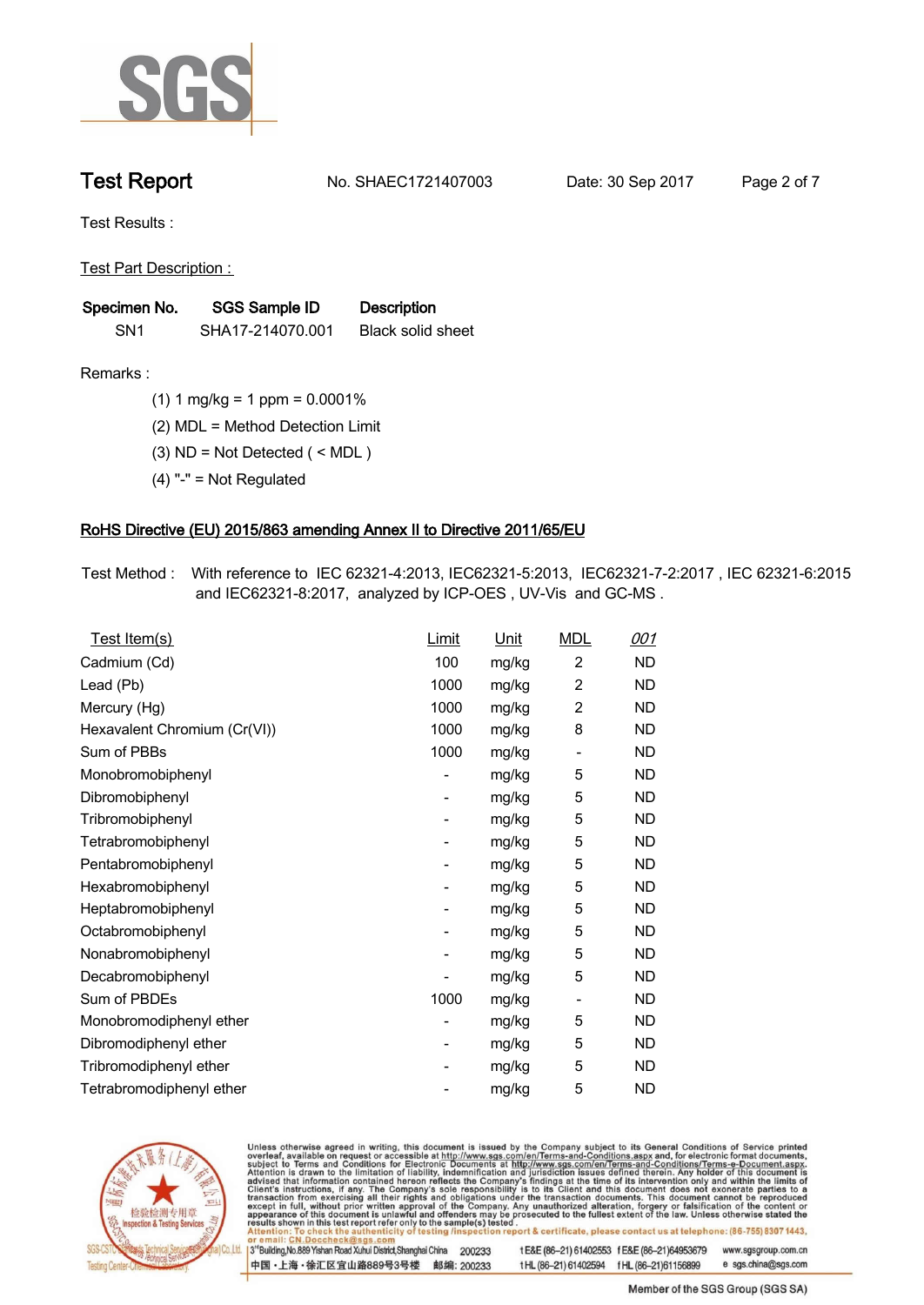

**Test Report No. SHAEC1721407003** Date: 30 Sep 2017 Page 3 of 7

| Test Item(s)                      | Limit                    | Unit  | <b>MDL</b> | <u>001</u> |
|-----------------------------------|--------------------------|-------|------------|------------|
| Pentabromodiphenyl ether          | ۰                        | mg/kg | 5          | <b>ND</b>  |
| Hexabromodiphenyl ether           | $\overline{\phantom{a}}$ | mg/kg | 5          | <b>ND</b>  |
| Heptabromodiphenyl ether          | ۰                        | mg/kg | 5          | <b>ND</b>  |
| Octabromodiphenyl ether           | ۰                        | mg/kg | 5          | ND.        |
| Nonabromodiphenyl ether           | ۰                        | mg/kg | 5          | <b>ND</b>  |
| Decabromodiphenyl ether           | $\overline{\phantom{a}}$ | mg/kg | 5          | <b>ND</b>  |
| Di-butyl Phthalate (DBP)          | 1000                     | mg/kg | 50         | <b>ND</b>  |
| Benzyl Butyl Phthalate (BBP)      | 1000                     | mg/kg | 50         | <b>ND</b>  |
| Di-2-Ethyl Hexyl Phthalate (DEHP) | 1000                     | mg/kg | 50         | <b>ND</b>  |
| Diisobutyl Phthalates (DIBP)      | 1000                     | mg/kg | 50         | <b>ND</b>  |

**Notes :.**

**(1) The maximum permissible limit is quoted from RoHS Directive (EU) 2015/863. IEC 62321 series is equivalent to EN 62321 series**

 **http://www.cenelec.eu/dyn/www/f?p=104:30:1742232870351101::::FSP\_ORG\_ID,FSP\_LANG\_ID: 1258637,25**

**(2) On 4 June 2015, Commission Directive (EU) 2015/863 was published in the Official Journal of the European Union (OJEU) to include the phthalates BBP, DBP, DEHP and DIBP into ANNEX II of the Rohs Recast Directive. The new law restricts each phthalate to no more than 0.1% in each homogeneous material of an electrical product.** 

**(3) The restriction of DEHP, BBP, DBP and DIBP shall apply to medical devices, including in vitro medical devices, and monitoring and control instruments, including industrial monitoring and control instruments, from 22 July 2021.**

**(4) The restriction of DEHP, BBP, DBP and DIBP shall not apply to cables or spare parts for the repair, the reuse, the updating of functionalities or upgrading of capacity of EEE placed on the market before 22 July 2019, and of medical devices, including in vitro medical devices, and monitoring and control instruments, including industrial monitoring and control instruments, placed on the market before 22 July 2021.** 

**(5) The restriction of DEHP, BBP and DBP shall not apply to toys which are already subject to the restriction of DEHP, BBP and DBP through entry 51 of Annex XVII to Regulation (EC) No 1907/2006. .**

### **Halogen.**

**Test Method :. With reference to EN 14582: 2007, analysis was performed by Ion Chromatograph (IC). .**

| <u>Test Item(s)</u> | <u>Unit</u> | <u>MDL</u> | <u>001</u> |
|---------------------|-------------|------------|------------|
| Chlorine (CI)       | mg/kg       | 50         | <b>ND</b>  |
| Bromine (Br)        | mg/kg       | - 50       | <b>ND</b>  |



Unless otherwise agreed in writing, this document is issued by the Company subject to its General Conditions of Service printed overleaf, available on request or accessible at http://www.sgs.com/en/Terms-and-Conditions.asp results shown in this test report refer only to the sample(s) tested report & certificate, please contact us at telephone: (86-755) 8307 1443, 3<sup>rd</sup> Building, No.889 Yishan Road Xuhui District, Shanghai China t E&E (86-21) 61402553 f E&E (86-21)64953679 www.sgsgroup.com.cn 200233 中国·上海·徐汇区宜山路889号3号楼 邮编: 200233 e sgs.china@sgs.com tHL (86-21) 61402594 fHL (86-21) 61156899

Member of the SGS Group (SGS SA)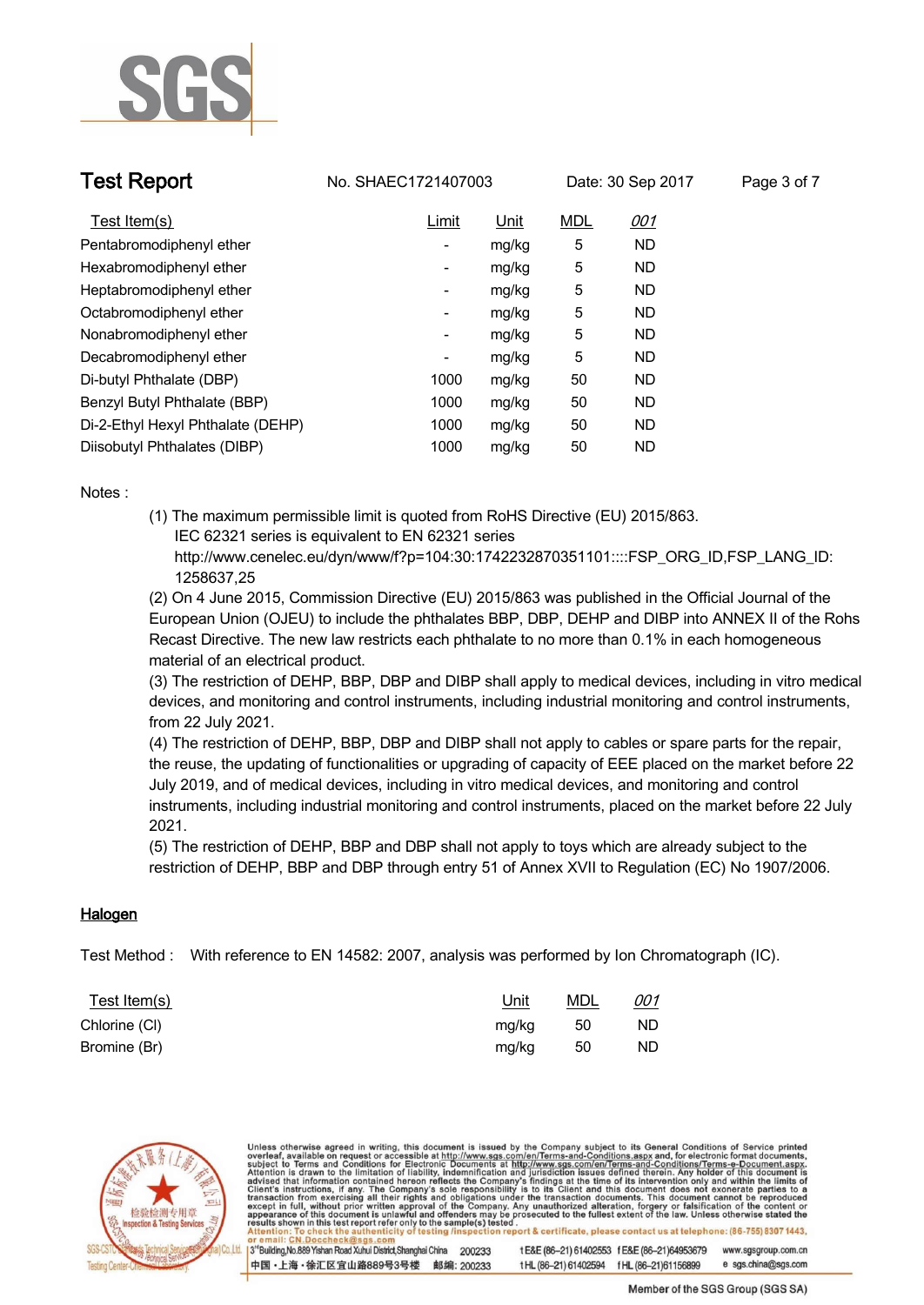

**Test Report. No. SHAEC1721407003 Date: 30 Sep 2017. Page 4 of 7.**

### **ATTACHMENTS**

# **Pb/Cd/Hg/Cr6+/PBBs/PBDEs Testing Flow Chart**

1) Name of the person who made testing: Meria Jin/Gary Xu/ Rony Chen/Sielina Song

2) Name of the person in charge of testing: Jan Shi/Jessy Huang/Luna Xu/Shara Wang

3) These samples were dissolved totally by pre-conditioning method according to below flow chart.

(Cr6+ and PBBs/PBDEs test method excluded)





Unless otherwise agreed in writing, this document is issued by the Company subject to its General Conditions of Service printed overleaf, available on request or accessible at http://www.sgs.com/en/Terms-and-Conditions.asp ion report & certificate, please contact us at telephone: (86-755) 8307 1443, esting/ins

13<sup>rd</sup> Building, No.889 Yishan Road Xuhui District, Shanghai China 200233 中国·上海·徐汇区宜山路889号3号楼 邮编: 200233

tE&E (86-21) 61402553 fE&E (86-21)64953679 www.sgsgroup.com.cn t HL (86-21) 61402594 f HL (86-21)61156899

e sgs.china@sgs.com Member of the SGS Group (SGS SA)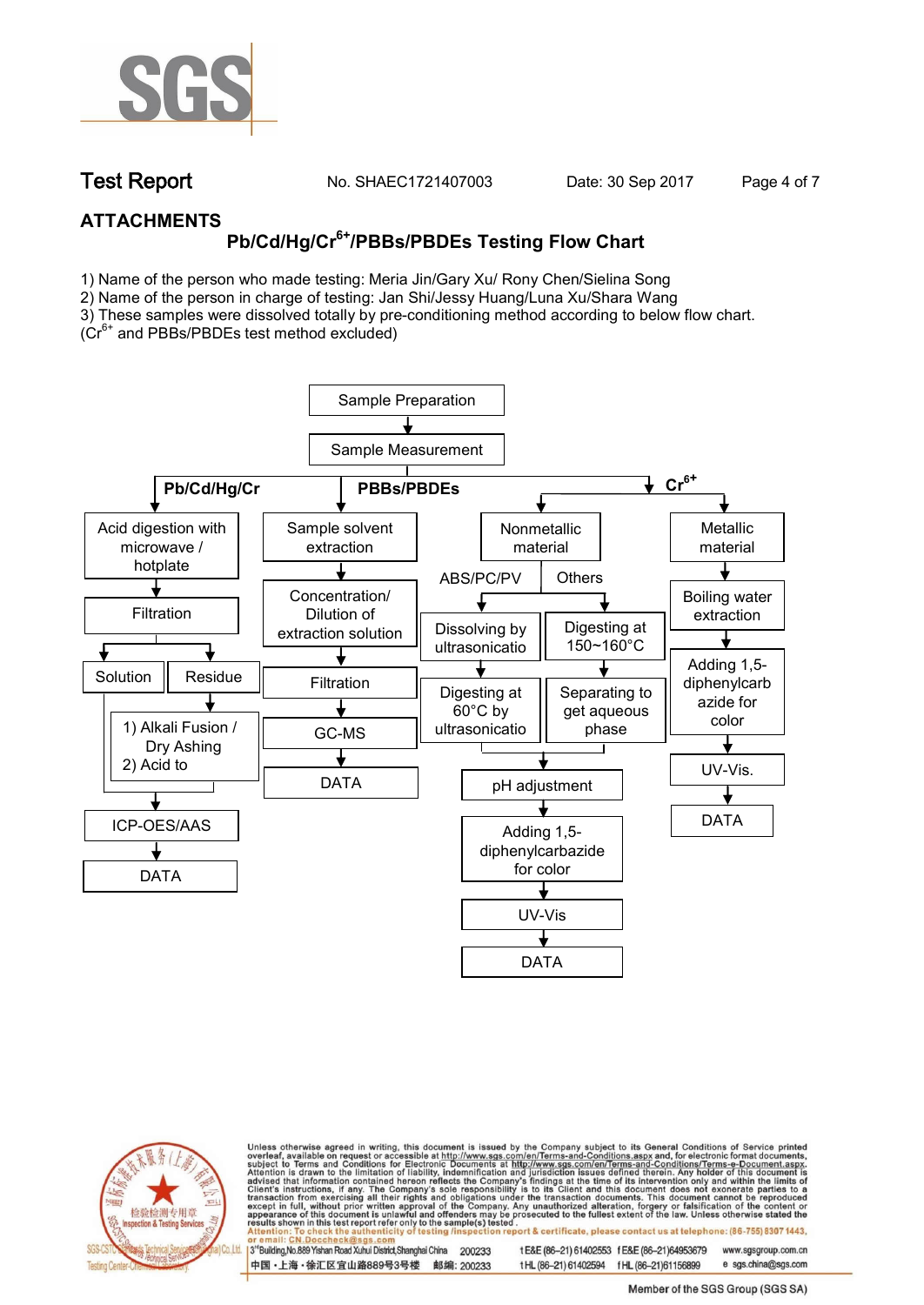

**Test Report. No. SHAEC1721407003 Date: 30 Sep 2017. Page 5 of 7.**

# **ATTACHMENTS**

### **Phthalates Testing Flow Chart**

- 1) Name of the person who made testing: Sherlock Gao
- 2) Name of the person in charge of testing: Jessy Huang





Unless otherwise agreed in writing, this document is issued by the Company subject to its General Conditions of Service printed overleaf, available on request or accessible at http://www.sgs.com/en/Terms-and-Conditions.asp

3<sup>rd</sup>Building, No.889 Yishan Road Xuhui District, Shanghai China 200233 中国·上海·徐汇区宜山路889号3号楼 邮编: 200233 t E&E (86-21) 61402553 f E&E (86-21)64953679 www.sgsgroup.com.cn t HL (86-21) 61402594 f HL (86-21) 61156899 e sgs.china@sgs.com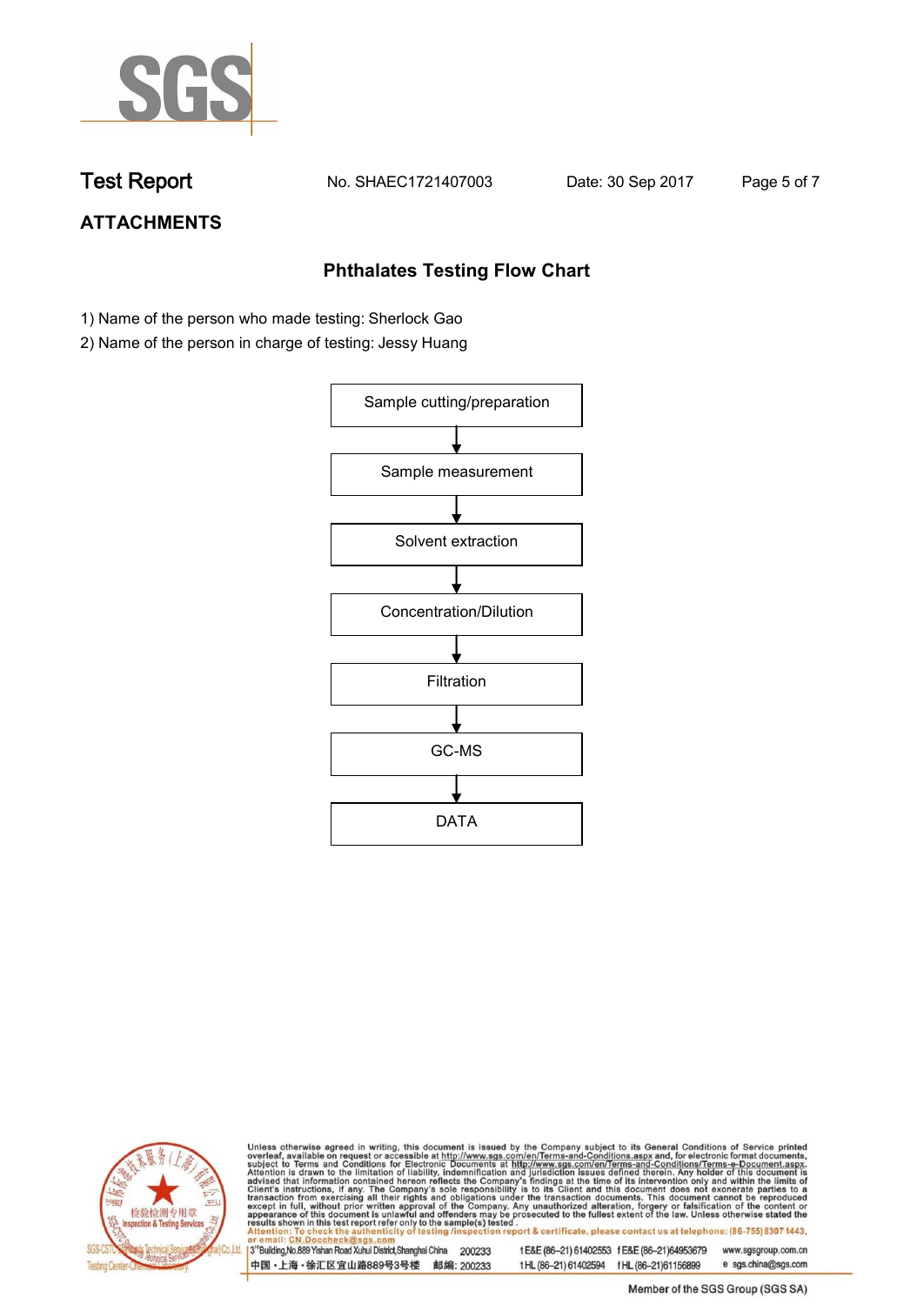

**Test Report. No. SHAEC1721407003 Date: 30 Sep 2017. Page 6 of 7.**

## **ATTACHMENTS**

### **Halogen Testing (oxygen bomb) Flow Chart**

- 1) Name of the person who made testing: Kevin Xu
- 2) Name of the person in charge of testing: Sisily Yin





Unless otherwise agreed in writing, this document is issued by the Company subject to its General Conditions of Service printed overleaf, available on request or accessible at http://www.sgs.com/en/Terms-and-Conditions.asp

3<sup>rd</sup>Building, No.889 Yishan Road Xuhui District, Shanghai China 200233 中国·上海·徐汇区宜山路889号3号楼 邮编: 200233 t E&E (86-21) 61402553 f E&E (86-21)64953679 www.sgsgroup.com.cn

t HL (86-21) 61402594 f HL (86-21) 61156899 e sgs.china@sgs.com Member of the SGS Group (SGS SA)